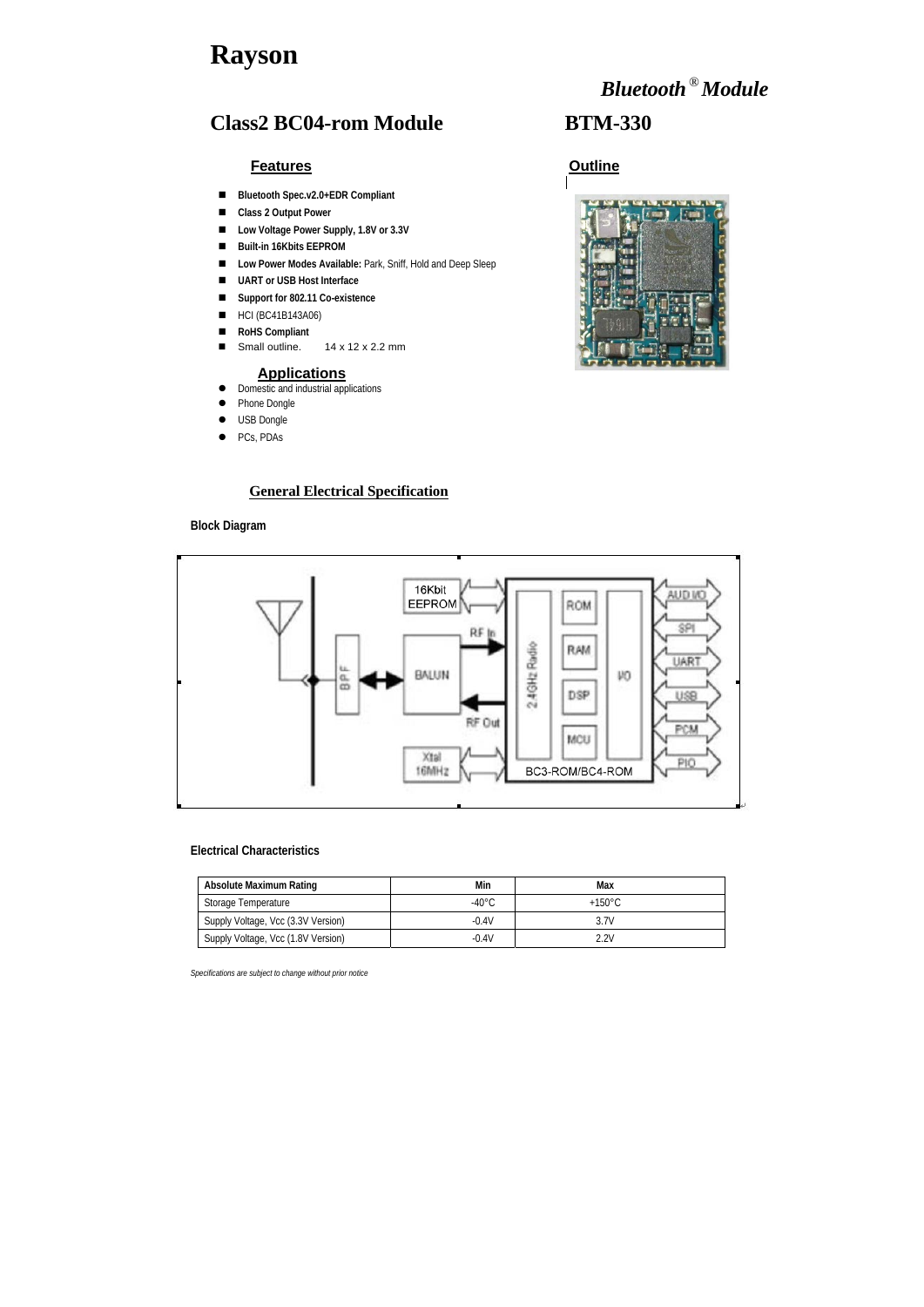| <b>Recommended Operating</b>       | <b>Description</b>      | Min          | Typ      | Max                      | <b>Units</b> |
|------------------------------------|-------------------------|--------------|----------|--------------------------|--------------|
| Conditions                         |                         |              |          |                          |              |
| <b>Operating Temperature Range</b> |                         | $-25$        |          | $+75$                    | $^{\circ}C$  |
| <b>Carrier Frequency</b>           |                         | 2.402        |          | 2.480                    | GHZ          |
| Supply Voltage, Vcc (3.3V Version) |                         | 3.0          | 3.30     | 3.6                      | V            |
| Supply Voltage, Vcc (1.8V Version) |                         | 1.7          | 1.8      | 1.9V                     | V            |
| <b>RF Output Power</b>             | Measured in 50 ohm      | $-2$         | $\Omega$ | 4                        | dBm          |
| <b>RX Sensitivity</b>              |                         |              | $-83$    | $-80$                    | dBm          |
| Load Impedance                     | No abnormal Oscillation |              |          | 5:1                      |              |
| Input Low Voltage                  | RESET, UART, GPIO, PCM  | $-0.30$      |          | 0.80                     | V            |
| Input High Voltage                 | RESET, UART, GPIO, PCM  | 0.70VDD_PIO  |          | VDD_PIO+0.30             | V            |
| Output Low Voltage                 | UART, GPIO, PCM         |              |          | 0.40                     | V            |
| Output High Voltage                | UART, GPIO, PCM         | VDD_PIO-0.40 |          | $\overline{\phantom{a}}$ | V            |
| AverageCurrent Consumption         | Receive DM1             |              | 46       |                          | mA           |

| <b>Power Consumption</b>                      | Units | Average | Peak |
|-----------------------------------------------|-------|---------|------|
| SCO Connection HV3 (30ms interval sniff mode) | .mA   | 17.5    |      |
| <b>SCO Connection HV1</b>                     | mA    | 36.3    |      |
| ACL Data Transfer 115.2Kbps UART              | mA    | 17.7    |      |
| ACL Data Transfer 720Kbps USB                 | mA    | 8.4     |      |
| Peak Current during RF Burst                  | mA    | 38      |      |
| Leakage Current (all off) supply connected    | иA    | 49      |      |

 $Vcc = 3.3V; f = 2.45GHz; T = +20°C$ 

|                                        | <b>Freauency</b> | Min                      | <b>Typ</b>               | <b>Max</b>               | <b>Bluetooth</b>     | Unit     |
|----------------------------------------|------------------|--------------------------|--------------------------|--------------------------|----------------------|----------|
|                                        | (GHz)            |                          |                          |                          | <b>Specification</b> |          |
| Sensitivity at 0.1% BER <sup>(6)</sup> | 2.402            | $\overline{\phantom{a}}$ | $-80$                    | $-78$                    |                      | dBm      |
|                                        | 2.441            |                          | $-83$                    | $-80$                    | $\leq$ - 70          | dBm      |
|                                        | 2.480            | $\overline{\phantom{a}}$ | $-83$                    | $-80$                    |                      | dBm      |
| Maximum received signal                | 2.402            | $\mathbf 0$              |                          |                          |                      | dBm      |
| at 0.1% BER                            | 2.441            | $\mathbf 0$              | $\overline{\phantom{a}}$ |                          | $\geq$ - 20          | dBm      |
|                                        | 2.480            | $\overline{0}$           | $\blacksquare$           |                          |                      | dBm      |
|                                        | 2.402            |                          | 2.0                      | $\overline{\phantom{a}}$ |                      | dBm      |
| RF transmit power(1)(6)                | 2.441            |                          | 2.0                      |                          | -6 to $+4^{(2)}$     | dBm      |
|                                        | 2.480            |                          | 2.0                      | $\overline{\phantom{a}}$ |                      | dBm      |
| Initial carrier frequency              | 2.402            |                          | 12                       | 75                       |                      | kHz      |
| tolerance                              | 2.441            |                          | 10                       | 75                       | ±75                  | kHz      |
|                                        | 2.480            | $\blacksquare$           | 9                        | 75                       |                      | kHz      |
| andwidth for<br>modulated              | 2.402            |                          | 879                      | 1000                     |                      | kHz      |
|                                        | 2.441            |                          | 816                      | 1000                     | $\leq 1000$          | kHz      |
|                                        | 2.480            |                          | 819                      | 1000                     |                      | kHz      |
| Drift (single slot packet)             | 2.402            |                          | $\overline{\phantom{a}}$ | 25                       |                      | kHz      |
|                                        | 2.441            |                          |                          | 25                       | $\leq$ 25            | kHz      |
|                                        | 2.480            |                          | $\blacksquare$           | 25                       |                      | kHz      |
|                                        | 2.402            |                          |                          | 40                       |                      | kHz      |
| Drift (five slot packet)               | 2.441            | $\overline{\phantom{a}}$ | $\overline{\phantom{a}}$ | 40                       | $\leq 40$            | kHz      |
|                                        | 2.480            |                          |                          | 40                       |                      | kHz      |
| <b>Drift Rate</b>                      | 2.402            | $\blacksquare$           | $\overline{\phantom{a}}$ | 20                       |                      | kHz/50µs |
|                                        | 2.441            |                          |                          | 20                       | 20                   | kHz/50µs |
|                                        | 2.480            | $\overline{\phantom{a}}$ | $\overline{\phantom{a}}$ | 20                       |                      | kHz/50µs |
| RF power control range                 |                  | 16                       | 35                       |                          | $\geq 16$            | dB       |
| RF power range control resolution      |                  | $\blacksquare$           | 1.8                      | $\overline{\phantom{a}}$ |                      | dB       |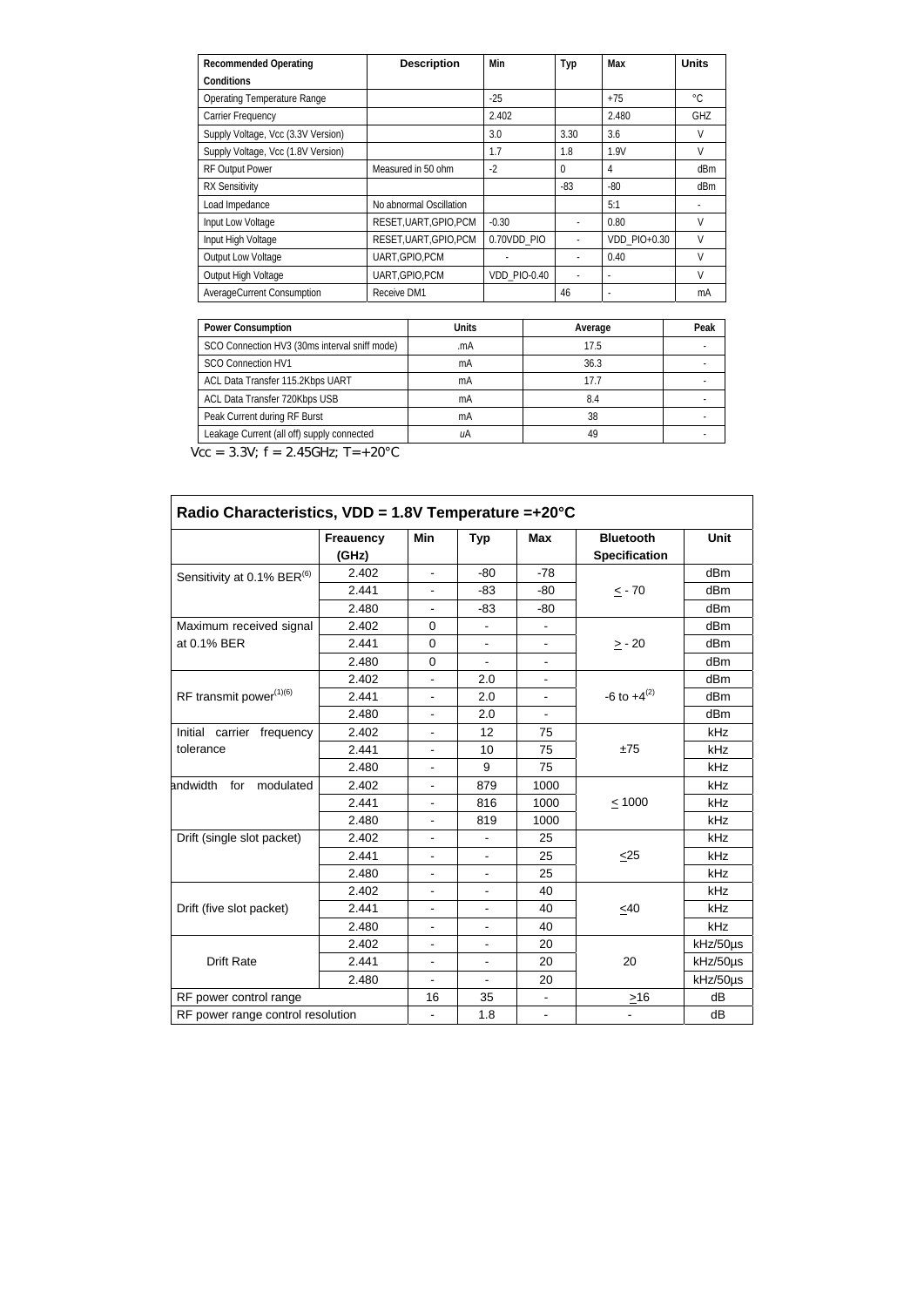| Radio Characteristics, VDD =1.8V Temperature = $+20^{\circ}$ C                  |                          |       |                          |                          |                                         |             |
|---------------------------------------------------------------------------------|--------------------------|-------|--------------------------|--------------------------|-----------------------------------------|-------------|
|                                                                                 | <b>Frequency(G</b>       | Min   | <b>Typ</b>               | <b>Max</b>               | <b>Bluetooth</b>                        | <b>Unit</b> |
|                                                                                 | Hz)                      |       |                          |                          | <b>Specification</b>                    |             |
|                                                                                 | 2.402                    | 140   | 165                      | 175                      |                                         | kHz         |
| $\triangle$ f1 <sup>avg</sup><br>"Maximum                                       | 2.441                    | 140   | 165                      | 175                      | 140< $\triangle$ f1 <sup>avg</sup> <175 | kHz         |
| Moudulation"                                                                    | 2.480                    | 140   | 165                      | 175                      |                                         | kHz         |
|                                                                                 | 2.402                    | 115   | 150                      | $\blacksquare$           |                                         | kHz         |
| $\triangle$ f2 <sup>maz</sup><br>"Minimum                                       | 2.441                    | 115   | 150                      |                          | 115                                     | kHz         |
| Modulation"                                                                     | 2.480                    | 115   | 150                      | $\overline{\phantom{a}}$ |                                         | kHz         |
| C/I co-channel                                                                  |                          |       | 10                       | 11                       | $\leq$ 11                               | dВ          |
| Adjacent channel selectivity $C/I$ F=F <sub>0</sub><br>+1 MHz <sup>(3)(5)</sup> | $\blacksquare$           | -4    | $\Omega$                 | $\leq 0$                 | dB                                      |             |
| Adjacent channel selectivity C/I $F = F_0 -$<br>$1MHz^{(3)(5)}$                 |                          | $-4$  | $\overline{0}$           | $\leq 0$                 | dB                                      |             |
| Adjacent channel selectivity $C/I$ F=F <sub>0</sub><br>+2 MHz $^{(3)(5)}$       |                          |       | $-35$                    | $-30$                    | $\leq -30$                              | dB          |
| Adjacent channel selectivity C/I $F = F_0$ -<br>$2MHz^{(3)(5)}$                 |                          | $-21$ | $-20$                    | $\leq -20$               | dB                                      |             |
| Adjacent channel selectivity $C/I F \rightarrow F_0$<br>+3 MHz $^{(3)(5)}$      | $\overline{a}$           | $-45$ | $\overline{\phantom{a}}$ | $\leq -40$               | dB                                      |             |
| Adjacent channel selectivity C/I $F \leq F_0$<br>-5 MHz $^{(3)(5)}$             |                          | $-45$ | $\overline{\phantom{a}}$ | $\leq -40$               | dB                                      |             |
| channel<br>selectivity<br>Adjacent<br>$F=F_{image}^{(3)(5)}$                    | $\blacksquare$           | $-18$ | -9                       | $\leq -9$                | dB                                      |             |
| Adjacent channel transmit power $F=F_0\pm$<br>$2MHz^{(4)(5)}$                   | $\overline{\phantom{a}}$ | $-35$ | $-20$                    | $\leq -20$               | dBc                                     |             |
| Adjacent channel transmit power $F=F_0\pm$<br>$3MHz^{(4)(5)}$                   |                          | $-55$ | $-40$                    | $\leq -40$               | dBc                                     |             |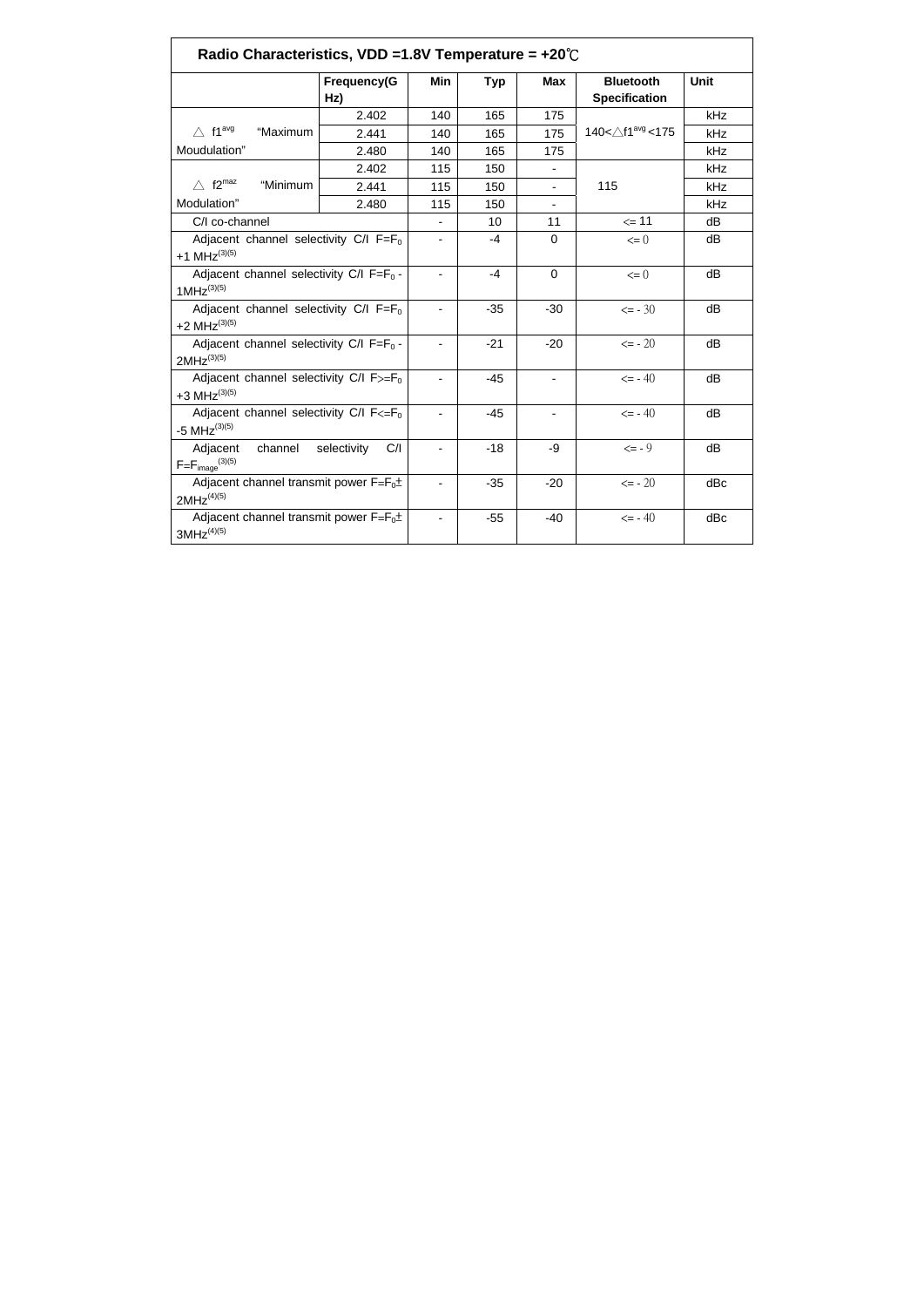## **Pin Configurations**

| PIN            | <b>NAME</b>      | <b>TYPE</b>           | <b>FUNCTION</b>                                | <b>REMARK</b> |
|----------------|------------------|-----------------------|------------------------------------------------|---------------|
| 1              | <b>GND</b>       | Ground                | Ground                                         |               |
| $\overline{2}$ | <b>VCC</b>       | Power                 | 3.3V or 1.8V Power Supply Input                |               |
| 3              | AIO0             | <b>Bi-directional</b> | <b>Battery Monitor input</b>                   |               |
| $\overline{4}$ | AIO1             | <b>Bi-directional</b> | Programmable Input/Output Line                 |               |
| 5              | UART_RTS         | <b>CMOS</b>           | <b>UART Request To Send (Active Low)</b>       |               |
|                |                  | Output                |                                                |               |
| 6              | UART_CTS         | <b>CMOS Input</b>     | UART Clear To Send (Active Low)                |               |
| $\overline{7}$ | UART_RX          | <b>CMOS Input</b>     | <b>UART Data Input (Active High)</b>           |               |
| 8              | <b>UART TX</b>   | <b>CMOS</b>           | <b>UART Data Output (Active High)</b>          |               |
|                |                  | Output                |                                                |               |
| 9              | USB_DN           | Bi-directional        | <b>USB Data Minus</b>                          |               |
| 10             | USB DP           | <b>Bi-directional</b> | <b>USB Data Plus</b>                           |               |
| 11             | PCM_OUT          | <b>CMOS</b>           | Synchronous Data Output                        |               |
|                |                  | Output                |                                                |               |
| 12             | PCM_IN           | <b>CMOS Input</b>     | Synchronous Data Input                         |               |
| 13             | PCM_CLK          | <b>Bi-directional</b> | Synchronous Data Clock                         |               |
| 14             | PCM_SYNC         | <b>Bi-directional</b> | Synchronous Data Sync                          |               |
| 15             | SPI_CSB          | <b>CMOS Input</b>     | Chip Select For Synchronous Serial Interface   |               |
| 16             | SPI_CLK          | <b>CMOS Input</b>     | Serial Peripheral Interface Clock              |               |
| 17             | SPI_MOSI         | <b>CMOS Input</b>     | Serial Peripheral Interface Data Input         |               |
| 18             | SPI_MISO         | <b>CMOS</b>           | Serial Peripheral Interface Data Output        |               |
|                |                  | Output                |                                                |               |
| 19             | <b>RESET</b>     | <b>CMOS</b>           | Reset if high. Input debounced so must be high |               |
|                |                  | Output                | for >5ms to cause a reset                      |               |
| 20             | PIO <sub>5</sub> | <b>Bi-directional</b> | Programmable Input/Output line                 |               |
| 21             | PIO <sub>4</sub> | <b>Bi-directional</b> | Programmable Input / Output Line               |               |
| 22             | PIO <sub>3</sub> | <b>Bi-directional</b> | Programmable Input / Output Line               |               |
| 23             | <b>PIO2</b>      | <b>Bi-directional</b> | Programmable Input / Output Line               |               |
| 24             | <b>PIO1</b>      | <b>Bi-directional</b> | Programmable Input / Output Line               |               |
| 25             | <b>GND</b>       | Ground                | Ground                                         |               |
| 26             | RF_IO            | ANT                   | Antenna Interface                              |               |
| 27             | <b>GND</b>       | Ground                | Ground                                         |               |
| 28             | PIO <sub>0</sub> | <b>Bi-directional</b> | Programmable Input/Output Line                 |               |
| 29             | PIO <sub>9</sub> | <b>Bi-directional</b> | Programmable Input/Output Line                 |               |
| 30             | <b>PIO10</b>     | Bi-directional        | Programmable Input/Output Line                 |               |
| 31             | <b>PIO11</b>     | <b>Bi-directional</b> | Programmable Input/Output Line                 |               |
| 32             | Reserved         | N/C                   | Leave unconnected                              |               |
| 33             | Reserved         | N/C                   | Leave unconnected                              |               |
| 34             | Reserved         | N/C                   | Leave unconnected                              |               |
| 35             | Reserved         | N/C                   | Leave unconnected                              |               |
| 36             | VREG_EN          | <b>CMOS Input</b>     | Internal Regulator enable input (Active High)  |               |